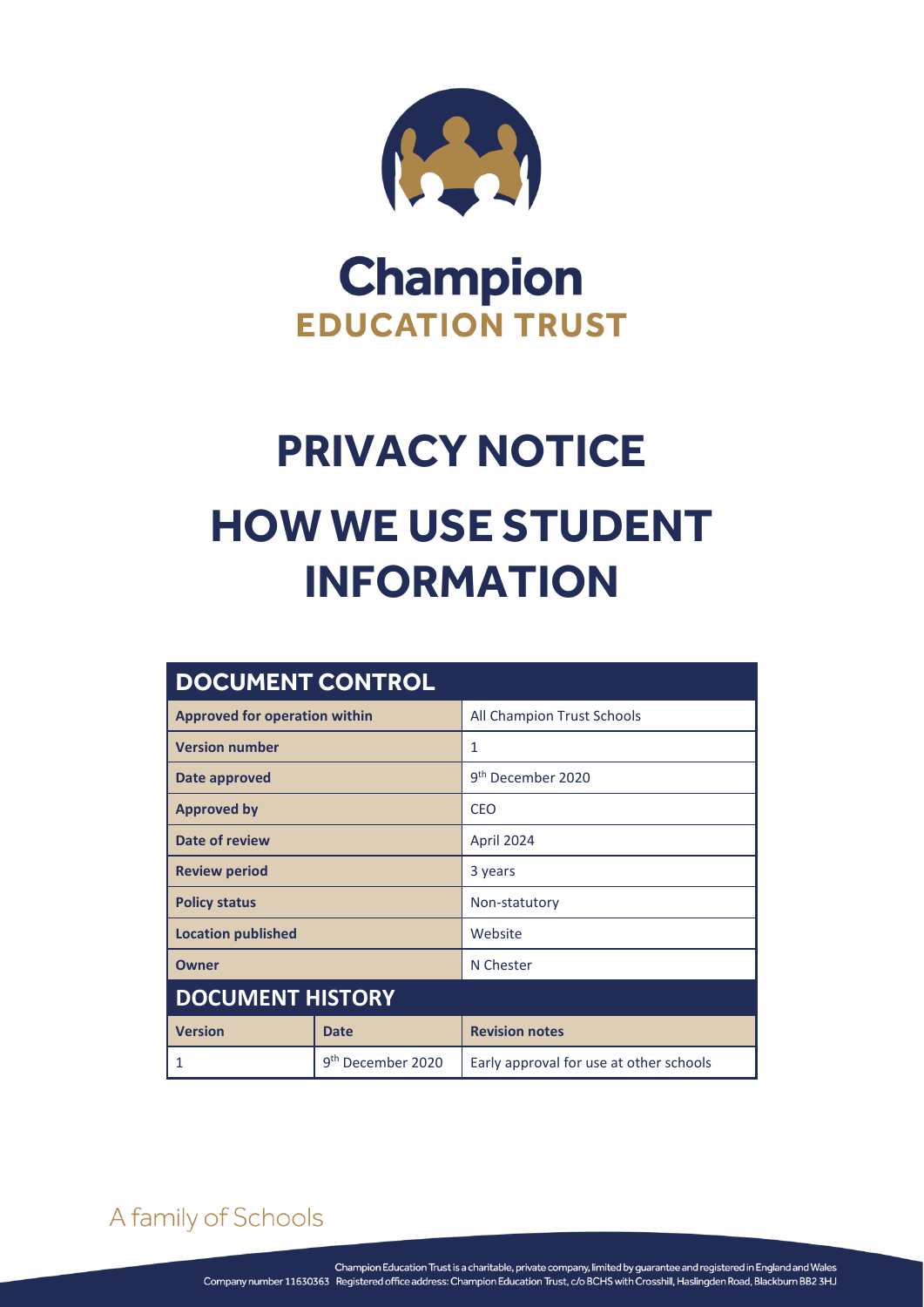### **PRIVACY NOTICE HOW WE USE STUDENT INFORMATION**

The categories of student information that we collect, hold and share include:

- Personal information (such as name, unique student number and address)
- Characteristics (such as ethnicity, language, nationality, country of birth and free school meal eligibility)
- Attendance information (such as sessions attended, number of absences and absence reasons)
- Assessment information
- Medical Information
- **•** Special Educational Needs Information
- Exclusion/Behavioural information
- Post 16 destination information (i.e. college/sixth form applications)

#### **WHY WE COLLECT AND USE THIS INFORMATION**

We use the student data:

- To support student learning
- To monitor and report on student progress
- To provide appropriate pastoral care
- To assess the quality of our services
- To comply with the law regarding data sharing

#### **THE LAWFUL BASIS ON WHICH WE USE THIS INFORMATION**

We collect and use student information under the following conditions contained within Article 6(1) of the GDPR:

- a) Consent: the individual has given clear consent for you to process their personal data for a specific purpose.
- b) Legal obligation: the processing is necessary for you to comply with the law.
- c) Vital interests: the processing is necessary to protect someone's life.
- d) Public task: the processing is necessary for you to perform a task in the public interest or for your official functions, and the task or function has a clear basis in law.
- e) Legitimate interests: the processing is necessary for your legitimate interests or the legitimate interests of a third party unless there is a good reason to protect the individual's personal data which overrides those legitimate interests.

Where we process special category data we identify an additional processing condition within Article 9(2) of the GDPR:

#### **COLLECTING STUDENT INFORMATION**

Whilst the majority of student information you provide to us is mandatory, some of it is provided to us on a voluntary basis. In order to comply with the General Data Protection Regulation, we will inform you whether you are required to provide certain student information to us or if you have a choice in this.

#### **STORING STUDENT DATA**

We hold student data for a specified period which is detailed in the School's retention schedule which is contained within the IRMS's Information Management Toolkit for Schools. A copy of the retention schedule is available on request from the School's Data Protection Officer.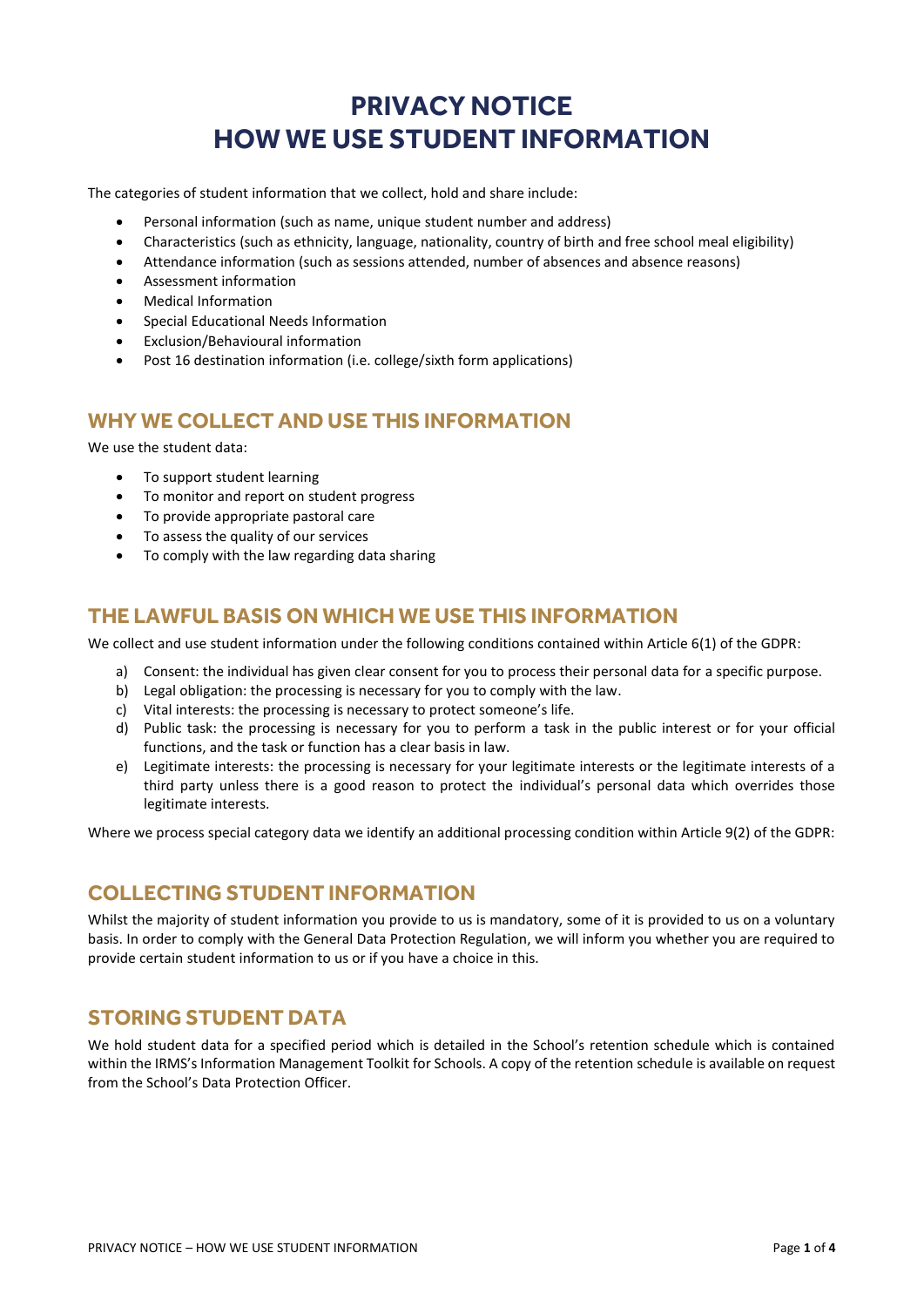#### **WHO WE SHARE STUDENT INFORMATION WITH**

We routinely share student information with:

- Schools that the student's attend after leaving us
- Our local authority
- The Department for Education
- National Health Service
- Learning Records Service [https://www.gov.uk/government/publications/lrs-privacy-notices/lrs-privacy](https://www.gov.uk/government/publications/lrs-privacy-notices/lrs-privacy-notice)[notice](https://www.gov.uk/government/publications/lrs-privacy-notices/lrs-privacy-notice)

#### **WHY WE SHARE STUDENT INFORMATION**

We do not share information about our students with anyone without consent unless the law and our policies allow us to do so.

We share students' data with the Department for Education (DfE) on a statutory basis. This data sharing underpins school funding and educational attainment policy and monitoring. We are required to share information about our students with the (DfE) under regulation 5 of The Education (Information About Individual Students) (England) Regulations 2013.

#### **DATA COLLECTION REQUIREMENTS**

To find out more about the data collection requirements placed on us by the Department for Education (for example; via the school census) go to [https://www.gov.uk/education/data-collection-and-censuses-for-schools.](https://www.gov.uk/education/data-collection-and-censuses-for-schools)

#### **YOUTH SUPPORT SERVICES**

#### Students aged 13+

Once our students reach the age of 13, we also pass student information to our local authority and / or provider of youth support services as they have responsibilities in relation to the education or training of 13-19 year olds under section 507B of the Education Act 1996 and Education and Skills Act 2008 the duty to participate in education or training.

This enables them to provide services as follows:

- Youth support services
- Careers advisers impartial careers information, advice and guidance

A parent or guardian can request that only their child's name, address and date of birth is passed to their local authority or provider of youth support services by informing us. This right is transferred to the child/student once he/she reaches the age 16.

#### Students aged 16+

We will also share certain information about students aged 16+ with our local authority and/or provider of youth support services as they have responsibilities in relation to the education or training of 13-19 year olds under section 507B of the Education Act 1996 and Education and Skills Act 2008 the duty to participate in education or training

This enables them to provide services as follows:

- Post-16 education and training providers
- Youth support services
- Careers advisers impartial careers information, advice and guidance

For more information about services for young people, please visit our local authority website.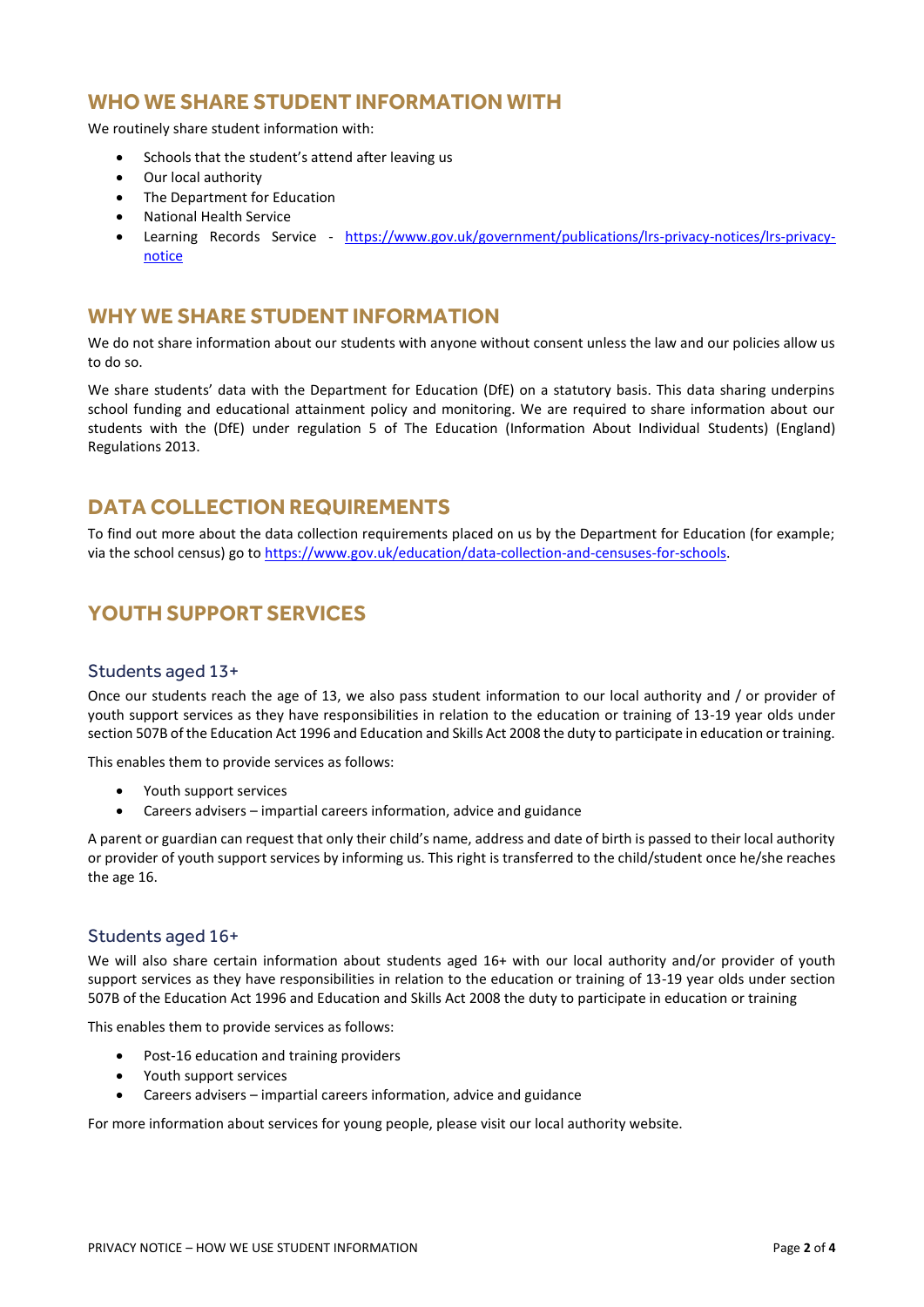#### **THE NATIONAL STUDENT DATABASE (NPD)**

The NPD is owned and managed by the Department for Education and contains information about students in schools in England. It provides invaluable evidence on educational performance to inform independent research, as well as studies commissioned by the Department. It is held in electronic format for statistical purposes. This information is securely collected from a range of sources including schools, local authorities and awarding bodies.

We are required by law, to provide information about our students to the DfE as part of statutory data collections such as the school census and early years' census. Some of this information is then stored in the NPD. The law that allows this is the Education (Information About Individual Pupils) (England) Regulations 2013.

To find out more about the NPD, go to [https://www.gov.uk/government/publications/national-student-database-user](https://www.gov.uk/government/publications/national-pupil-database-user-guide-and-supporting-information)[guide-and-supporting-information.](https://www.gov.uk/government/publications/national-pupil-database-user-guide-and-supporting-information)

The department may share information about our students from the NPD with third parties who promote the education or well-being of children in England by:

- Conducting research or analysis
- Producing statistics
- Providing information, advice or guidance

The Department has robust processes in place to ensure the confidentiality of our data is maintained and there are stringent controls in place regarding access and use of the data. Decisions on whether DfE releases data to third parties are subject to a strict approval process and based on a detailed assessment of:

- Who is requesting the data
- The purpose for which it is required
- The level and sensitivity of data requested: and
- The arrangements in place to store and handle the data

To be granted access to student information, organisations must comply with strict terms and conditions covering the confidentiality and handling of the data, security arrangements and retention and use of the data.

For more information about the department's data sharing process, please visit: [https://www.gov.uk/data-protection](https://www.gov.uk/data-protection-how-we-collect-and-share-research-data)[how-we-collect-and-share-research-data](https://www.gov.uk/data-protection-how-we-collect-and-share-research-data)

For information about which organisations the department has provided student information, (and for which project), please visit the following website: [https://www.gov.uk/government/publications/national-student-database-requests](https://www.gov.uk/government/publications/national-pupil-database-requests-received)[received](https://www.gov.uk/government/publications/national-pupil-database-requests-received)

To contact DfE:<https://www.gov.uk/contact-dfe>

#### **REQUESTING ACCESS TO YOUR PERSONAL DATA**

Under data protection legislation, parents and students have the right to request access to information about them that we hold. To make a request for your personal information, or be given access to your child's educational record, contact school.

You also have the right to:

- Object to processing of personal data that is likely to cause, or is causing, damage or distress
- Prevent processing for the purpose of direct marketing
- Object to decisions being taken by automated means
- In certain circumstances, have inaccurate personal data rectified, blocked, erased or destroyed
- Claim compensation for damages caused by a breach of the Data Protection regulations

If you have a concern about the way we are collecting or using your personal data, we request that you raise your concern with us in the first instance. Alternatively, you can contact the Information Commissioner's Office at <https://ico.org.uk/concerns/>